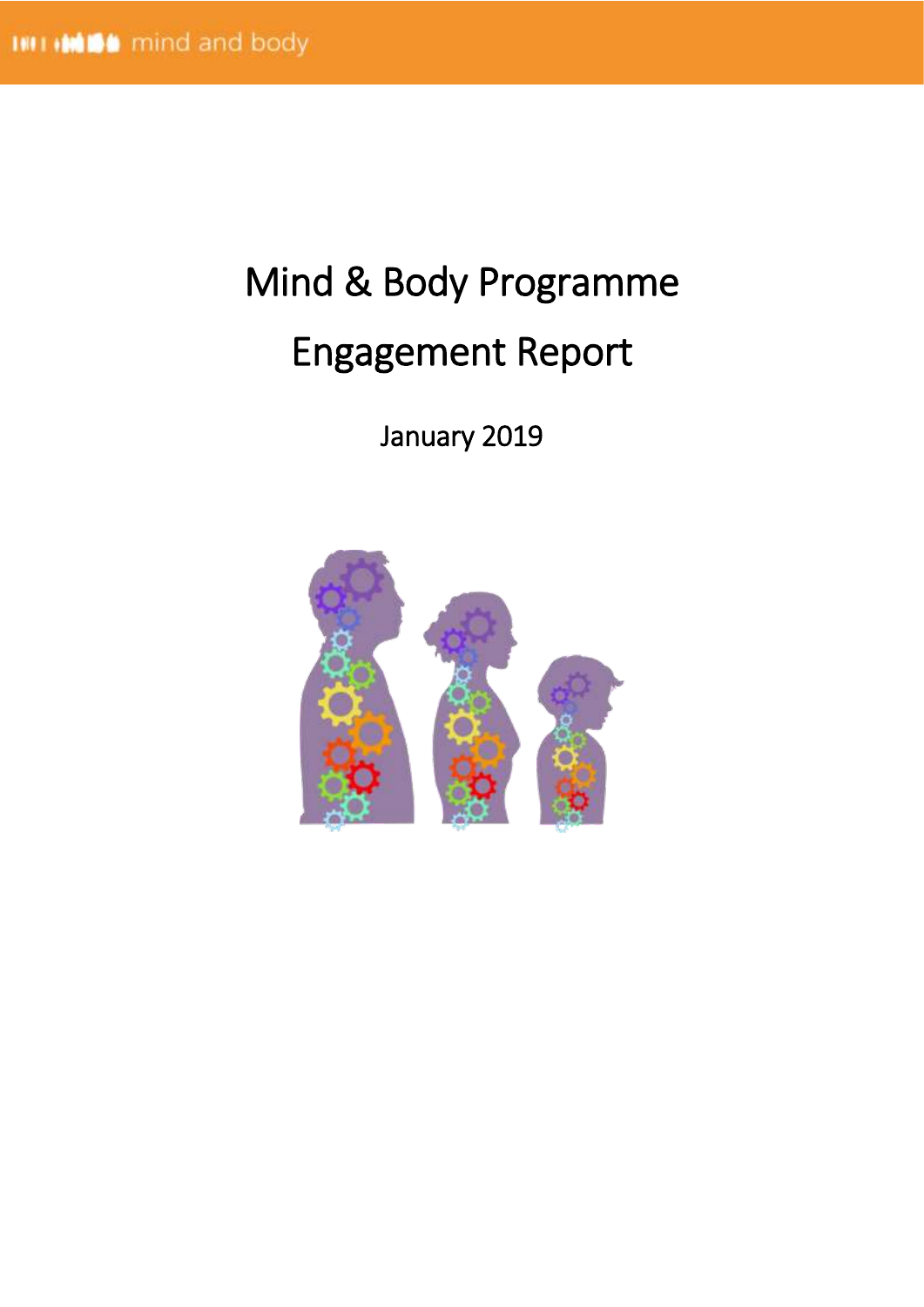# Introduction

As outlined in the [Mind & Body Patient and Public Engagement Strategy,](https://www.kingshealthpartners.org/assets/000/001/745/Mind_and_Body_Programme_Patient_and_Public_Engagement_Strategy_Dec2017_original.pdf?1516115077) published in January 2018, the Mind & Body Programme remains committed to engaging patients, service users, their families and carers, staff and the wider communities we serve in the development and implementation of the Programme. Engagement goes beyond just communicating information to the populations we serve it is a continuous process of working together with people with lived experience, staff and other key stakeholders, to design, develop and deliver, high quality integrated care in a way that best meets their needs. The Programme has employed a variety of methods of engagement and a range of mechanisms to ensure genuine and meaningful engagement. Our approach to engagement is underpinned by the values highlighted in the diagram below, informed by the 4PI national involvement standards and best practice models for coproduction.

Our approach to engagement encompasses the following principles: "Inform" - sharing information and encouraging understanding and interest, "consult" – creating a process where views are actively sought, "involve" – facilitating a two-way dynamic where views and sought and used to shape decisions, and "co-design" - working in partnership from the very beginning of a project. We have used "engagement" in this document as a catch all term for all the different intensities described.

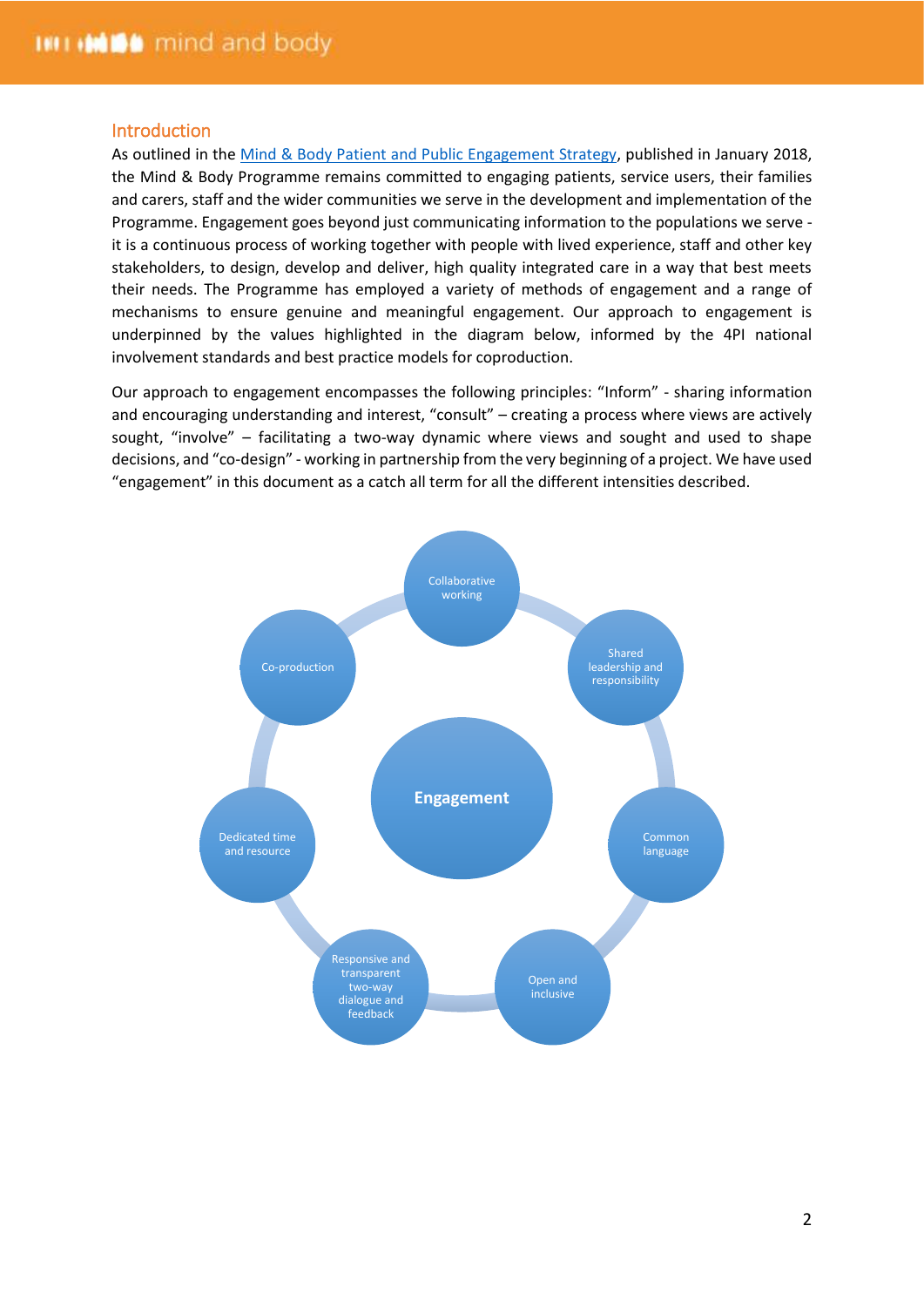# Contents

 $8.$ 

| <u>1.</u> |                                                                  |  |  |  |  |
|-----------|------------------------------------------------------------------|--|--|--|--|
| <u>2.</u> |                                                                  |  |  |  |  |
| <u>3.</u> |                                                                  |  |  |  |  |
|           |                                                                  |  |  |  |  |
|           |                                                                  |  |  |  |  |
| <u>4.</u> |                                                                  |  |  |  |  |
| <u>5.</u> |                                                                  |  |  |  |  |
|           |                                                                  |  |  |  |  |
|           |                                                                  |  |  |  |  |
|           |                                                                  |  |  |  |  |
|           |                                                                  |  |  |  |  |
| 6.        | Priority areas for action as identified through our engagement16 |  |  |  |  |
| 7.        |                                                                  |  |  |  |  |

 $\overline{3}$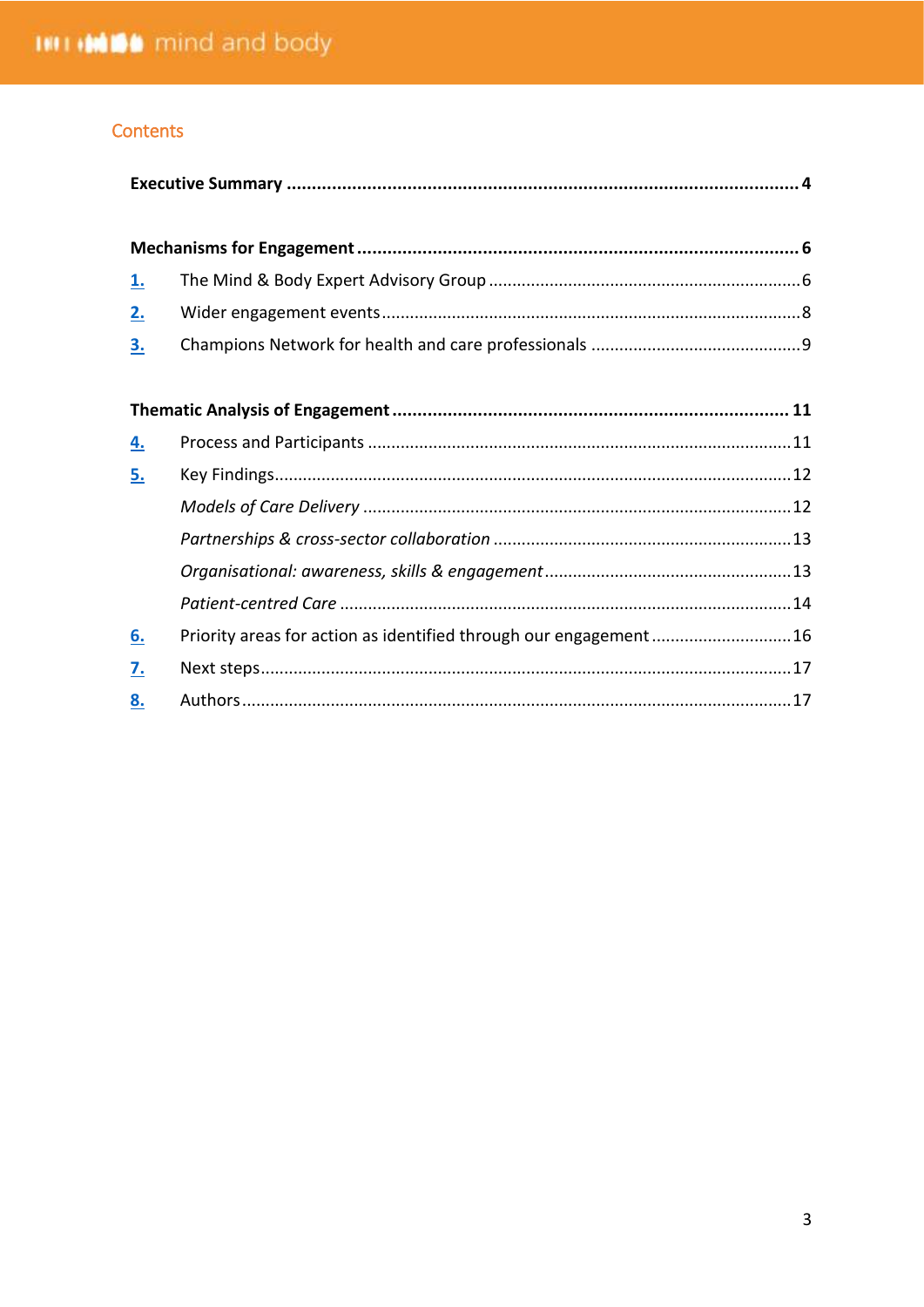# <span id="page-3-0"></span>Executive Summary

This report follows on from our initial progress report published in January 2017 and outlines the engagement that has occurred over the past two years as part of Programme implementation. It details our engagement with both patients, service users, carers and families as well as health and care staff across Lambeth and Southwark. The chapters that follow provide an update on the Mind & Body Expert Advisory Group, and wider engagement events with a range of local people and staff, in particular the Mind & Body Champions Network. We have conducted a thematic analysis of the discussions across several engagement meetings and events, through which we identified four emergent key themes. Several priorities for different levels of the system have been identified across these themes and the Programme will continue to work with our stakeholders to ensure they are central to setting direction and developing the Programme's activities.

Our engagement has emphasised that within the UK healthcare system, mental and physical health are often seen as separate entities leading to fragmented care for patients. Healthcare professionals can be unaware that patients might have multiple co-existing physical and mental health conditions, or they might not feel confident to support all a patient's needs, and thus not provide the full treatment required. Improving the NHS approach to physical and mental health care can improve patient outcomes and the care they receive. More than 420 patients, service users, public and staff attended several events to discuss how to improve mind and body care. Much of what we have heard can be grouped into a set of recurring themes:

- $\triangleright$  A whole organisation approach is needed for physical and mental health care where staff at all levels and across all professions engage in and understand their role in providing integrated mind and body care.
- $\triangleright$  Care should be patient centred. Healthcare professionals should consider the whole person rather disease specialisms when providing care and treatment including biopsychosocial factors.
- $\triangleright$  Focus on preventative healthcare to promote health and wellbeing as well as treatment of illness.
- $\triangleright$  Improve cultural awareness with patients, healthcare professionals and organisations around mental and physical health interaction to support the provision of mind and body care.
- $\triangleright$  Improving partnerships between organisations such as the NHS, social care, non-statutory and statutory support services to increase awareness of services, and share resources and knowledge of local community mind and body assets.
- $\triangleright$  Raise awareness of comorbid physical and mental health, its prevalence, and its consequence on health and wellbeing.
- ➢ Improve staff training particularly in regards to recognition of mental and physical health conditions/symptoms, and increasing knowledge and improving referral and support pathways for physical and mental health.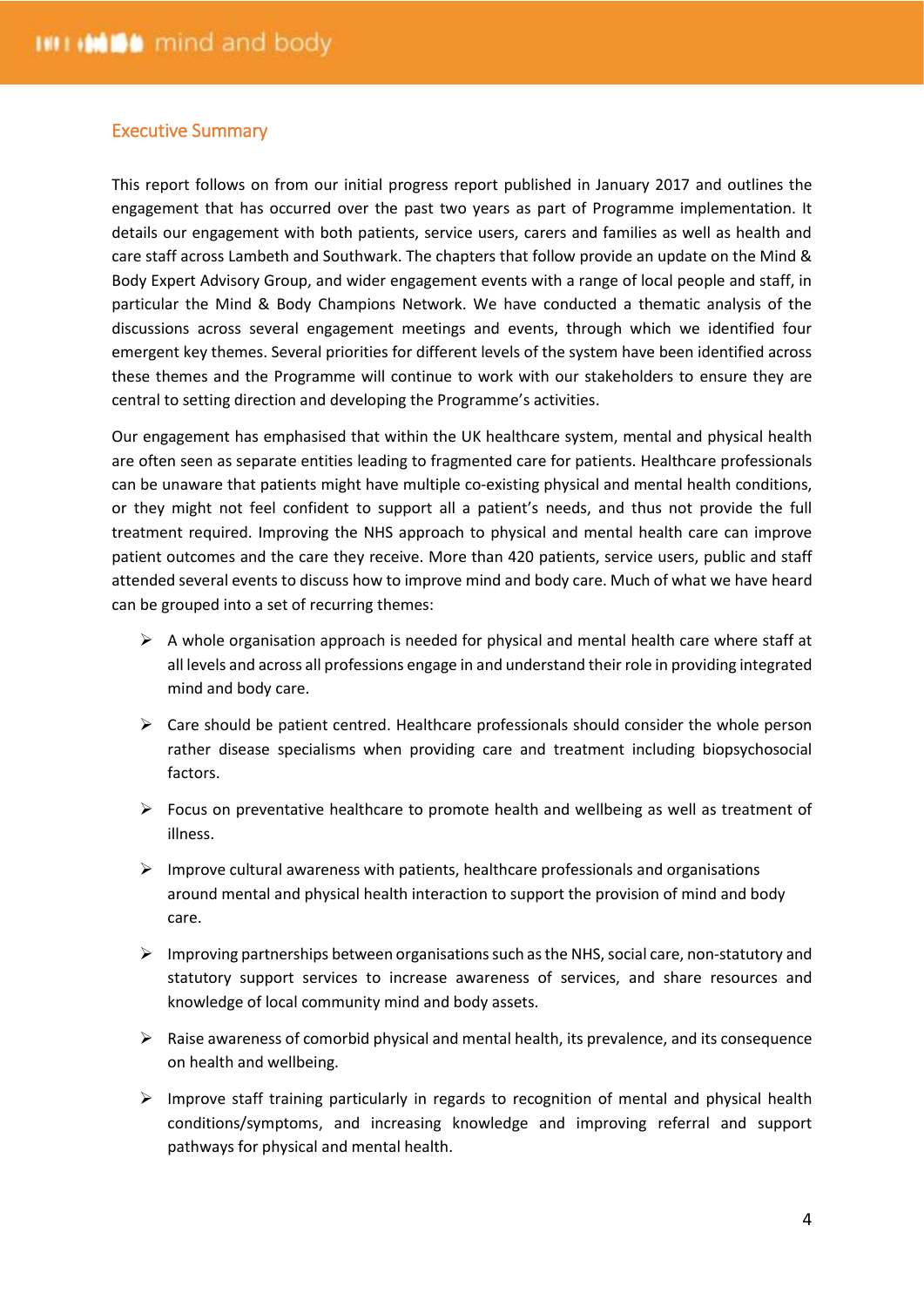- ➢ Improve staff wellbeing specifically in regards to organisational, job, personal and emotional demands.
- $\triangleright$  A need to better respond to patient feedback, personal preference and including a patient or service user's wider support network e.g. carers, families.
- ➢ Improving access to care, and accessible and simple-to-understand resources, information and support for patients.

# *Priority areas for action as identified through our engagement*

- ➢ Share patient information more widely with other healthcare professionals and other departments
- $\triangleright$  Change approaches to care so that it considers the whole person including biopsychosocial factors and switches from treatment focused to preventative care
- $\triangleright$  Raise awareness of culture and comorbidity between physical and mental health
- $\triangleright$  Improve partnerships between national and local organisations
- $\triangleright$  Take into consideration patients' preferences so they have an active role in their care which also involves their wider social network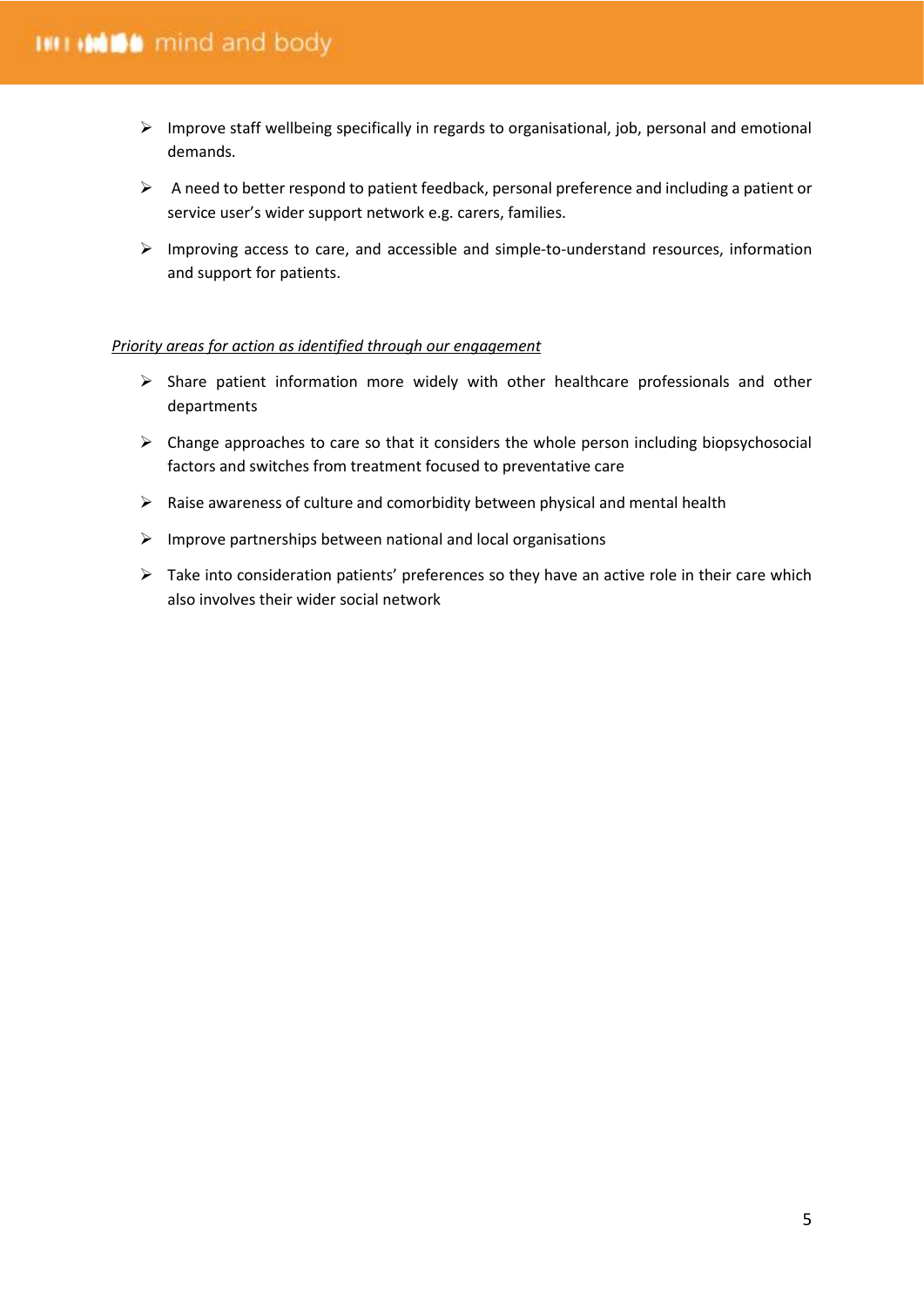# <span id="page-5-0"></span>Mechanisms for Engagement

# <span id="page-5-1"></span>1. The Mind & Body Expert Advisory Group

In January 2018, the Programme established a Mind & Body Expert Advisory Group (EAG), made up of 19 people with lived experience of both mental and physical health illness as either a patient, service user or carer. The group's core focus has been to ensure the views of patients, services users, carers and families drive and shape the focus and direction of Mind & Body Programme projects and implementation strategy.

The objectives of the group are to:

- share the experiences and views of patients, service users, carers and family members on mental and physical health services and joined up care;
- advise on and be involved in the co-design and implementation of Mind & Body initiatives, funding bids and research; and,
- identify areas of priority for the Mind & Body Programme, including areas of good and poor performance and experience.

The group meets quarterly and to date has contributed to the development of various Mind & Body projects and initiatives. These include:

- Integrating Mental & Physical Healthcare: Research, Training & Services (IMPARTS) routine screening for depression and anxiety in physical health services and holistic care pathway development.
- Three Dimensions for Long-term Conditions: clinical service delivering biopsychosocial care through embedded psychiatry, psychology and social support within 3 care pathways across King's College Hospital and Guy's & St Thomas' hospitals.
- Compass: a new online platform that offers people with long term conditions cognitive behavioural therapy and support specific to their condition.
- Education and Training: a broad programme of learning and development for all staff to improve their skills and confidence to deliver mind and body care.
- Integrating Mental and Physical Health Systems projects: several projects working to improve the physical health and wellbeing of people with severe mental illness.

Members of the group have also co-presented with the Programme at wider engagement events such as the Southwark & Lambeth Strategic Partnership and Lambeth Patient Participation Group Network meetings, attended monthly King's College Hospital Mental Health Board meetings, and participated in education and training including the e-learning and IMPARTS Massive Open Online Course.

To ensure the patient, service user and carer voice is represented in our Programme governance, two (rotating) members of the EAG sit on the Mind & Body Programme Board to ensure that people with lived experience constructively feed back on the progress and forward plan of the Programme, and share their experience to inform these plans. In this way, we aim to reinforce that the patient is

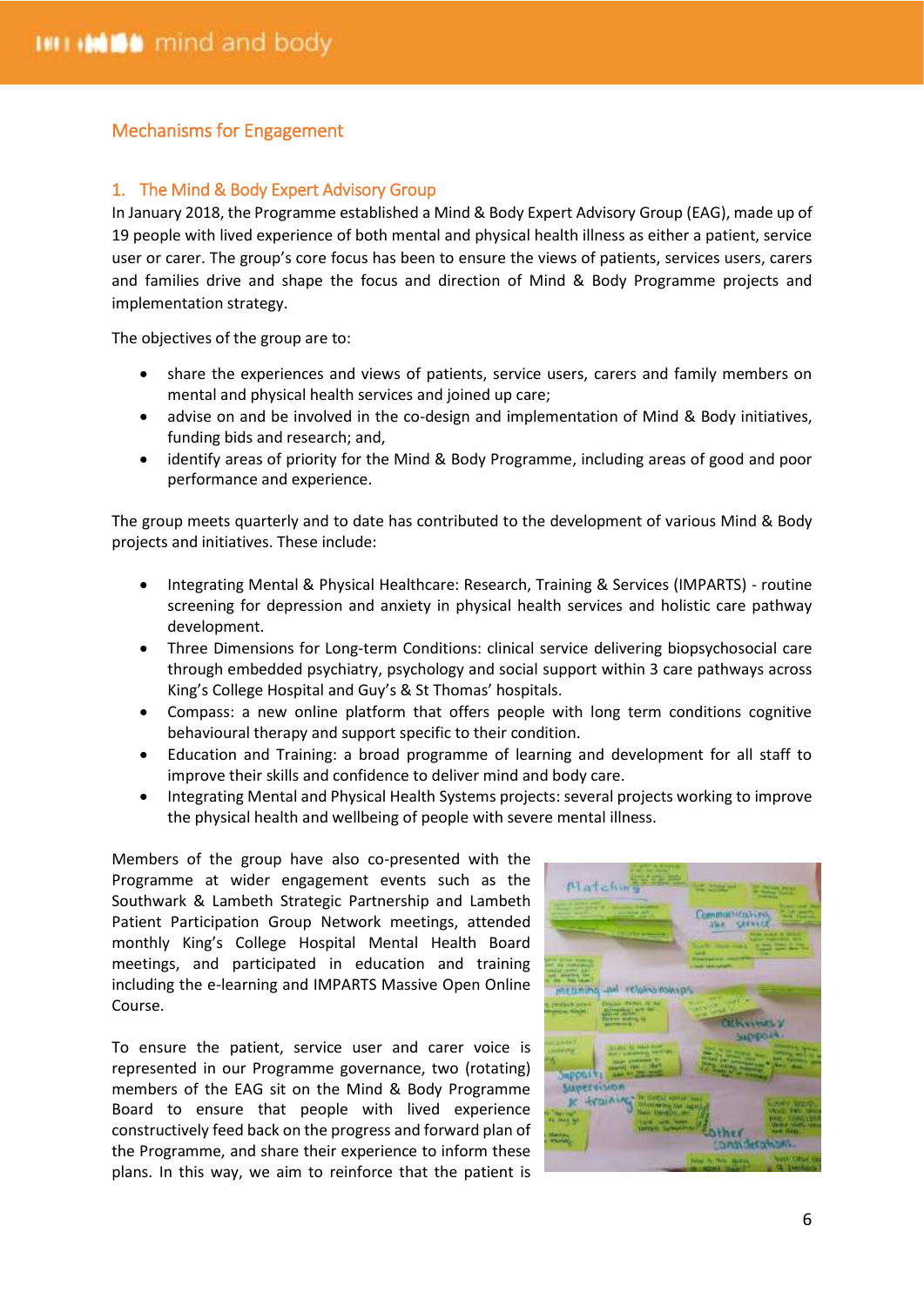always at the centre of what the Programme is trying to achieve, from Board to ward. We have sought feedback from members who have attended and based on their feedback, we continue to iterate the role of EAG members on this Board to ensure as impactful and meaningful as possible.

We have also asked members what they liked and disliked about being part of the EAG, how involved they felt in the Programme's activities, how engagement could be improved and what areas future engagement work should be focussed. As a result, we have formalised the process for EAG involvement in Programme Board meetings, created more opportunities for EAG members to present at forums and training sessions over the next year and share their story to inform development of strategy and funding bids. Throughout the next year, we will continue to seek feedback from EAG members and respond to suggestions for improvements.

# **Feedback from EAG members:**

# **What they liked:**

*"It gives an opportunity to learn what is happening in relation to the Mind & Body strategy and also to be able to contribute to the discussion."*

*"Being able to have a voice, see what work is happening within health and contribute to its delivery, the fact that I am passionate about body-mind work, meeting different people, challenging thoughts and perspectives."*

*"The chance to learn from the experience of other members as well as find out more about the programme."*

*"The opportunity to discover more information about the mind and body relationship and ways that I am able to contribute my experience in this valuable area of work and development."*

*"Information and ideas"*

*"Stimulating and meaningful"*

*"It was a great experience and an exemplar example of involvement of service users"*

# **Ways to Improve:**

*"Enable greater participation from involvement users to give talks/presentations etc, be more involved in guidelines, service delivery."*

*"Perhaps the EAG needs to be more proactive in identifying opportunities to support the Mind and Body Programme."*

*"I think the members of the group need to be more active throughout KHP in supporting the Mind and Body programme."*

*"I do enjoy being part of the Advisory Group and feel that it is well facilitated however I would like to be able to 'do' more on the Mind & Body Programme e.g. the opportunity to be involved in training and education regarding physical and mental health"*

# **Suggestions of topics for future discussion:**

- **Medication**
- Education and training for patients and staff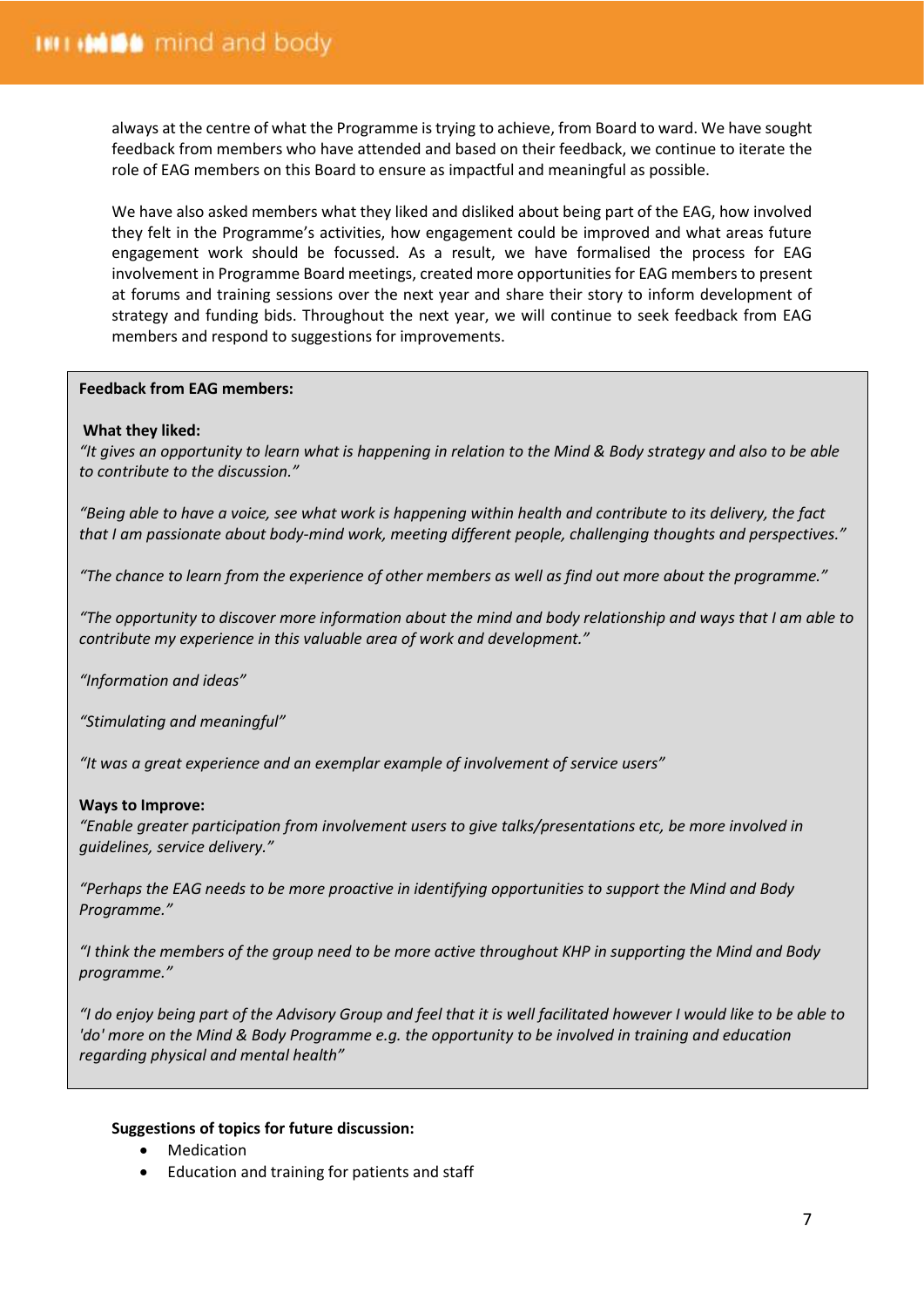- Women's health
- Neurological diseases
- Homelessness
- Nutrition, exercise, the ageing process, ways to improve psychological wellbeing and creating a positive mental attitude. Exploring the gap and limitations between science and pseudoscience.

Will we aim to explore these areas in future EAG meetings and wider engagement events and seminars patients, servicer users and professionals. We will also keep the EAG informed on new developments or existing networks on these areas of interest.

# <span id="page-7-0"></span>2. Wider engagement events

The Programme has attended several community engagement events aimed at engaging local people and staff in the work of the Programme and developing the Programme's understanding of specific health areas, parts of the system or population groups. To support adoption of mind and body throughout the system and engage people in tangible solutions, we have worked with many of these

groups to collate feedback, develop resources, and involve them in training offered through the Programme. Many of these events are highlighted in Table 1 and feedback has been captured in the thematic analysis. Figure 1 illustrates the numbers of people we have engaged with as outlines in Table 1.

Much of our wider engagement has focussed on the Programme's expanding remit in primary care and social care across Southwark and Lambeth. We have held a series of meetings with primary care, social care and voluntary and community sector colleagues, in addition to engaging with local carers groups, Lambeth Patient Participation Group Network and Southwark GPs at the Protected Learning Time event.



To highlight, in April 2018, we co-hosted the Southwark and Lambeth Strategic Partnership People's Assembly which focussed on the topic of mind and body. The Southwark and Lambeth Strategic Partnership comprises the Lambeth and Southwark Clinical Commissioning Groups, Lambeth and Southwark Local Authorities, GP Federations, South London and the Maudsley NHS Foundation Trust, King's College Hospital NHS Foundation Trust and Guy's and St Thomas' NHS Foundation Trust, King's Health Partners and local people. Members of the Partnership are working together to help improve the value and experience of care for people in Lambeth and Southwark. The Partnership wants to ensure that local people using or working in health and social care services are involved and can influence priorities. The People's Assembly is an open public



meeting, available to members of the public as people who work or volunteer in health and social care locally. It is an opportunity for local people to hear from the Strategic Partnership and contribute to its future plans.

Billie, EAG member, shared her personal mind and body journey, and we asked attendees for their ideas about how we can work together to join up physical and mental health care, and what they could do to help make joined up physical and mental health care a reality.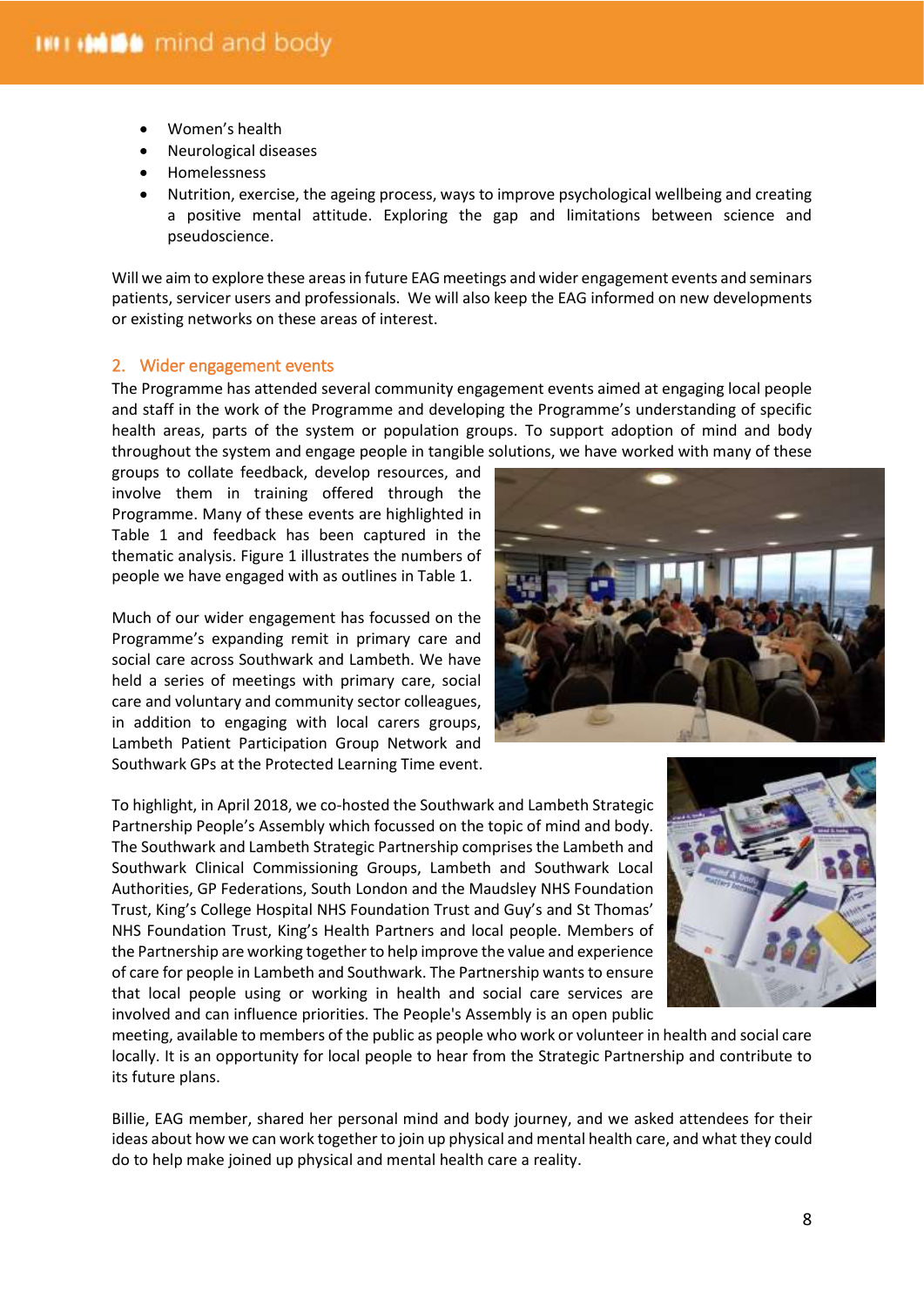# <span id="page-8-0"></span>3. Champions Network for health and care professionals

The Mind & Body Champions Network is an initiative that aims to recruit staff to upskill in the delivery of, and become engaged advocates for, integrating mental and physical healthcare. The Network was launched in November 2017 and now has close to 550 Champions. To help us design and deliver a range of support for Champions which they felt was constructive, relevant and impactful, we asked what was important to them and what support they wanted from the Network. Through facilitated discussion, we sought to establish areas of interest and direction for the Network, helpful ways to raise awareness for mind and body, improve understanding of the relationship between mental and physical health and encourage cross-organisational working.



Using their feedback, we developed our offer for Champions:

- Monthly newsletter which includes blogs from professionals delivering mind and body care, updates about the Programme, stories from Champions and advertisement of education and training, seminars and events.
- Developing a guide on 'What you can do as a Champion' which sets out a four-stage framework
- Development of resources, leaflets and learning materials
- Networking events (launch event in November 2017 and staff health and wellbeing event in April 2018)
- Subject-specific Focus Groups aimed at exploring topics of interest to Champions (staff health and wellbeing in August 2018 and children and young people's health in November 2018)

Our engagement has primarily focussed on constructive and tangible ways the Programme can support Champions and their teams to deliver mind and body care.

To ensure ongoing relevance of the Network, we conducted a specific feedback survey from Champions at the 1-year birthday of the Network to establish what Champions liked about the network, what they have found helpful, what would they change or improve on and how involved do they feel in the network and Programme, as well as, where the network should focus future engagement work with Champions.

# 548 Champions

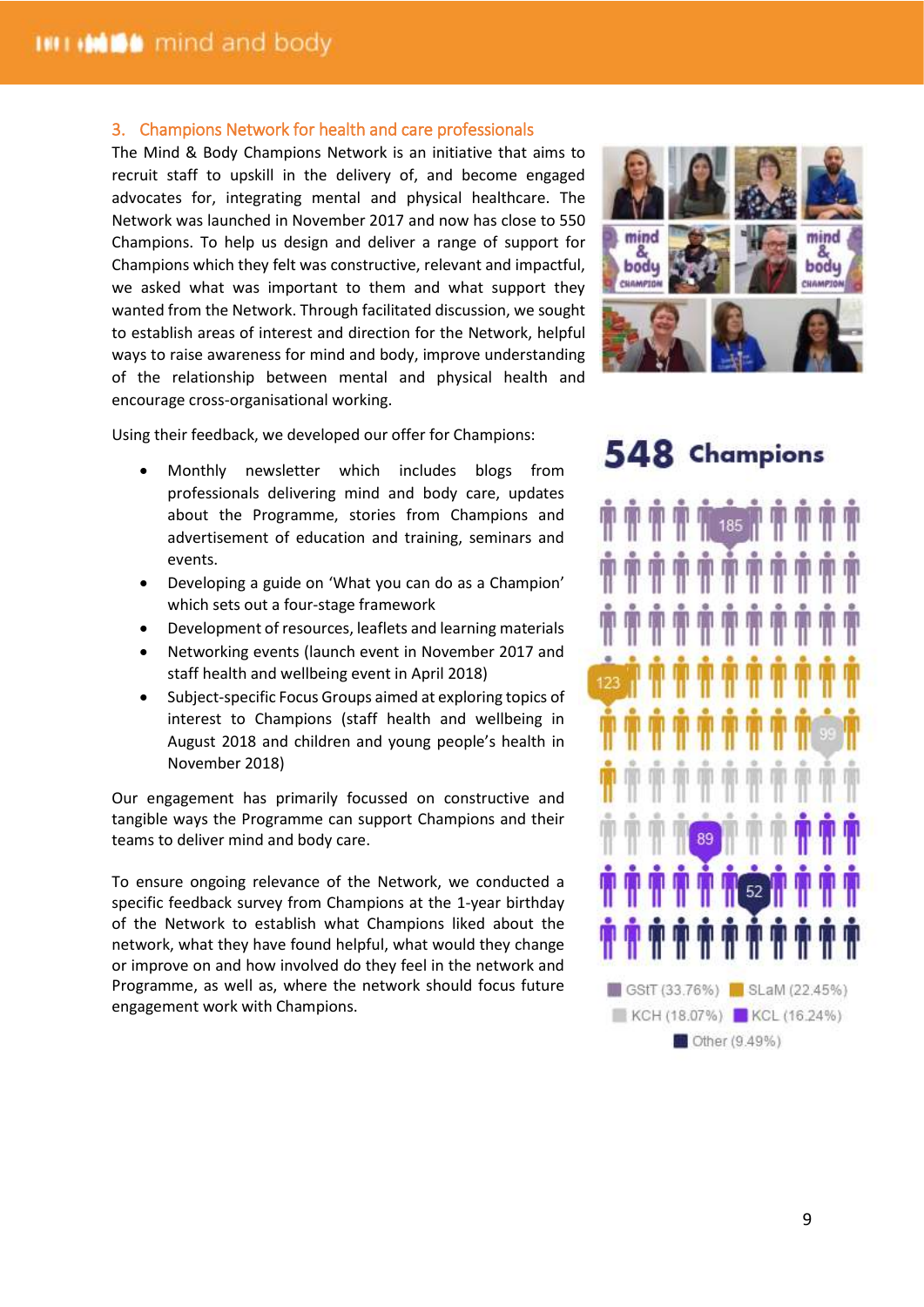#### <span id="page-9-0"></span>**Feedback from Champions:**

#### **What they liked:**

*"The fact that I am part of the development of a movement and project, that will hopefully make a difference to patients' experience."*

*"Improving attitudes to mental health and feeling more confident in opening up these conversations with patients and my team."*

*"I like being able to linkwork with other colleagues from various fields."*

*"I like the ethos of it - I think it is important to raise the profile of a mind-body approach to healthcare. And I appreciate the focus on us looking after our own mental health."*

#### **What was helpful:**

- Found the newsletters, e-learning, meetings and links to courses helpful
- Regular engagement

#### **Ways to Improve:**

- *"Varying times of focus group meetings to increase ability for people to attend"*
- *"Having more sessions in Croydon area"*
- *"Being more focussed on individual team needs"*

#### **Suggestions for future engagement:**

- Children and young people's health
- Staff health and wellbeing
- Education and training
- Forming links with primary care through the network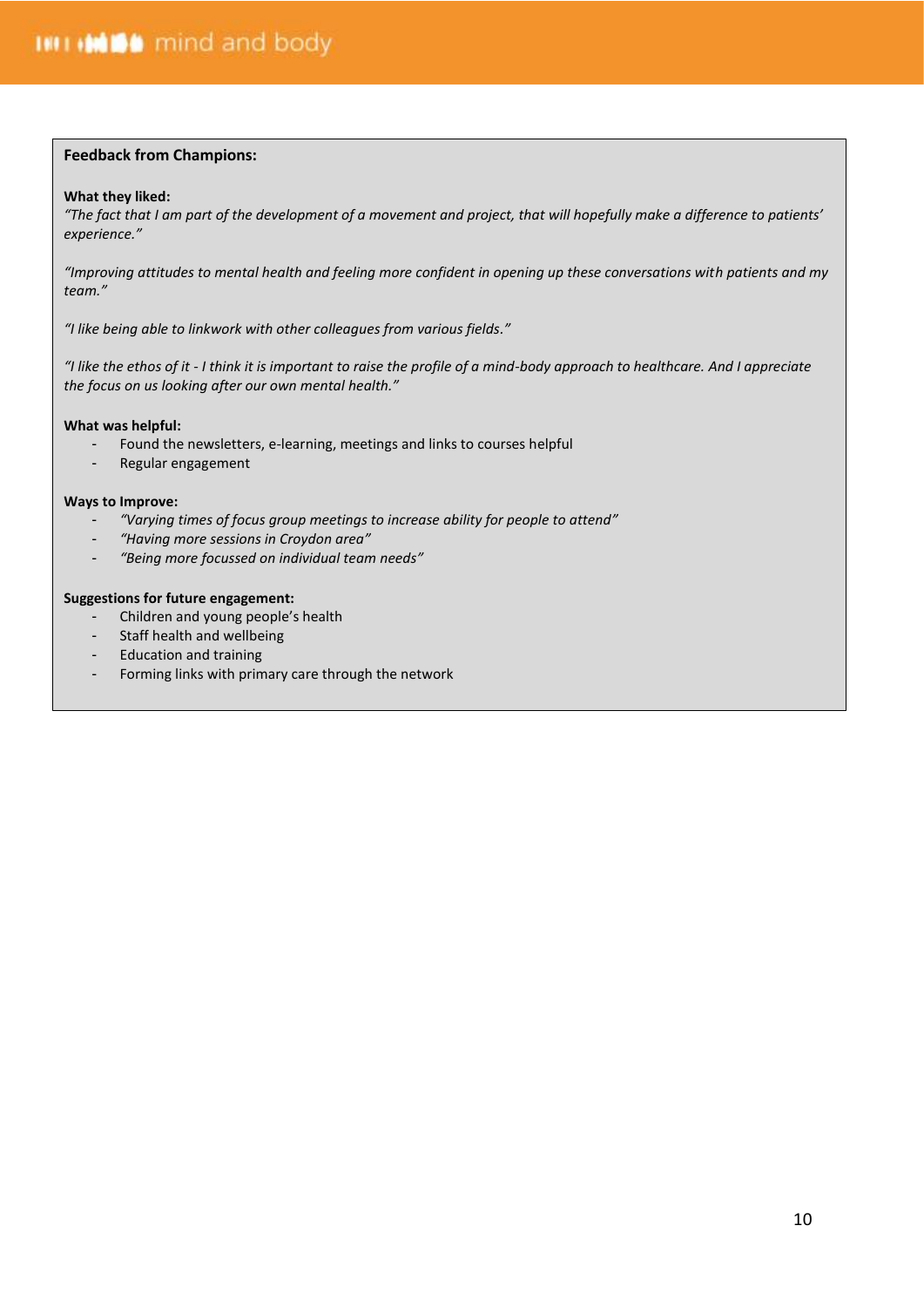# Thematic Analysis of Engagement

# <span id="page-10-0"></span>4. Process and Participants

At each engagement event a staff member from the Mind & Body Programme took written notes which were later analysed using thematic analysis (Braun & Clarke, 2016) by the main researcher. Two other researchers were involved in the analysis whereby the process was reviewed, and emerging themes were discussed and finalised jointly between all researchers. The process of thematic analysis allows us to look in detail at the participants' perceptions, feelings and experiences, and identify implicit and explicit ideas and meaning within the data, forming themes. A theme represents a level of patterned response or meaning from the data that is related to the research question.

# *Summary of events held and number of attendees*

Please note this table does not reflect all meetings and informal engagements we have held with individual teams and staff groups as many of these were not designed to obtain feedback.

| Event                                                                                     | <b>Attendees</b> | <b>Participants involved</b>                                                                        |
|-------------------------------------------------------------------------------------------|------------------|-----------------------------------------------------------------------------------------------------|
| Mind & Body Engagement Event 23rd February 2017                                           | 33               | Patients, service users and<br>carers                                                               |
| Mind & Body Engagement Event July 17th 2017                                               | 55               | Staff from across King's<br><b>Health Partners</b>                                                  |
| <b>Consultation with two South London and Maudsley</b><br>involvement groups October 2017 | 18               | South London and Maudsley<br>service users                                                          |
| Mind & Body (EAG) Meeting 5th February 2018                                               | 22               | Patients, service users and<br>carers                                                               |
| GP Protected Learning Time Event 15 <sup>th</sup> February 2018                           | 35               | <b>General Practice staff from</b><br>across Southwark                                              |
| Southwark and Lambeth Strategic Partnership People's<br>Assembly 17th April 2018          | 112              | Patients, service users,<br>carers, staff from Southwark<br>& Lambeth                               |
| Mind & Body (EAG) Meeting 25th April 2018                                                 | 20               | Patients, service users and<br>carers                                                               |
| Southwark Carers Hub 25th Mary 2018                                                       | 9                | Carers and staff from the<br>hub                                                                    |
| South London and Maudsley Members Seminar 12th July<br>2018                               | 40               | Local organisations, staff<br>from King's Health Partners,<br>patients, service users and<br>carers |
| Mind & Body (EAG) Meeting 26th July 2018                                                  | 11               | Patients, service users and<br>carers                                                               |

#### *Table 1: Mind & Body Engagement Events*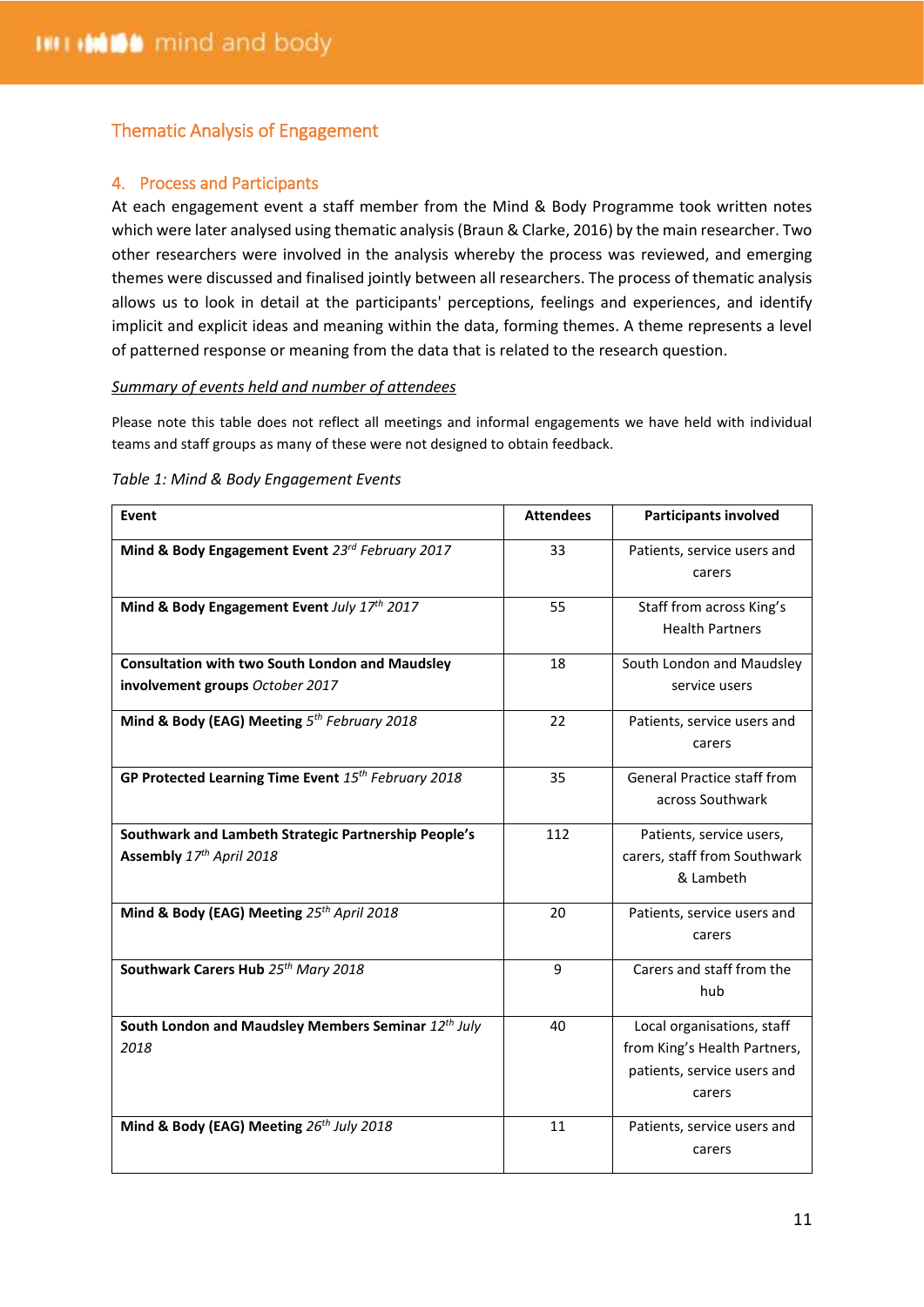| Mind & Body Champion's Focus Group (staff health &<br>wellbeing) $30th$ August 2018                | 15 | Mind & Body Champions<br>(staff)         |
|----------------------------------------------------------------------------------------------------|----|------------------------------------------|
| Mind & Body (EAG) Meeting $5th September 2018$                                                     | 15 | Patients, service users and<br>carers    |
| <b>Mind &amp; Body Lambeth Patient Participation Group</b><br>Network Meeting $5th September 2018$ | 15 | Lambeth staff and PPG<br>representatives |
| Lambeth Carers Forum 31st October 2018                                                             | 10 | Carers and staff from the<br>hub         |
| Mind & Body (EAG) Meeting 27th November 2018                                                       | 12 | Patients, service users and<br>carers    |

# <span id="page-11-0"></span>5. Key Findings

# <span id="page-11-1"></span>*Models of Care Delivery*

All participants highlighted various approaches which could be used to improve mind and body care. To be able to achieve **integrated mind and body care** the **whole organisation** (NHS) needs to adopt a **patient centred approach,** taking into consideration the "**whole person**" when providing care, support and treatment.

- ➢ *…" deliver whole person care – structured around the person rather than the person running around the systems"*
- ➢ *"We want to ensure the whole person is treated, with many alternative therapies practice. Unfortunately, the physical and mental health needs are thought of as different and separate"*

The **biopsychosocial model** supports the whole person/patient centred approach to care. For example, social relationships, living arrangements, work/education status can have a significant impact on mental and physical health including treatment and recovery which healthcare professionals need to take into consideration.

- ➢ *"Ability of those involved in a person's care to identify warning or worrying signs of bio-psychosocial issues "*
- ➢ *"Over focus on medical model – lack of focus on spirituality and other issues; e.g. housing, prevention, social/multicultural context"*

Patients additionally discussed a need for **care to be preventative** and not solely treatment based.

➢ *"The focus is often on treatment rather than prevention. The medical model is not the only solution…* " Taking a more preventative approach to physical and mental health care could reduce the likelihood of developing an illness, further improving long term patient outcomes. Furthermore, healthcare professionals should consider the **culture** that the patient identifies with and take this into consideration when providing care. For many patients, their culture has an influence on their beliefs, values and views, potentially impacting their mental and physical health and how they manage it.

- ➢ *"Must include spiritual wellbeing within the considerations – perhaps ask a question about faith/religion"*
- ➢ *"Need to ensure cultural differences are considered when describing 'what mental health is' – needs to be considerate how different ages, cultures and religious beliefs might view mental health. "*
- ➢ *"Understand different cultural groups (cultural awareness training)."*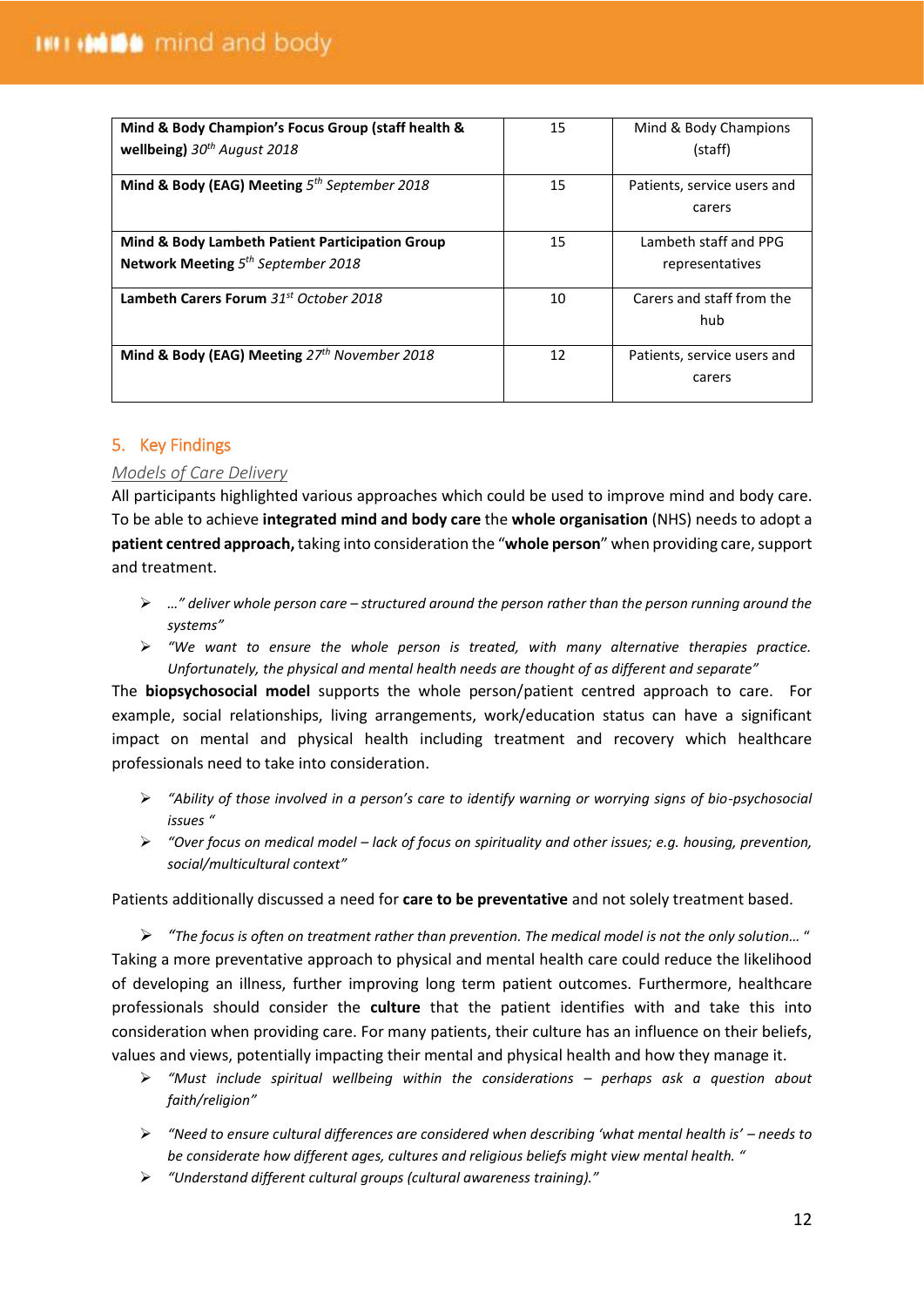Thus, it is important to **increase cultural awareness** at an **individual, organisational and national level** keeping up to date with **changes in society's attitudes** and taking into consideration of any **social disadvantages** when providing mind and body care.

# <span id="page-12-0"></span>*Partnerships & cross-sector collaboration*

Currently, healthcare within **the NHS is fragmented** in that services and departments are run independently resulting in disjointed and delayed care and treatment for many patients. All participants agreed that there needs to be better **partnerships and cross-sector collaboration between organisations and services** so that **resources can be shared** and utilized by patients.

➢ *"In addition to mental and physical health, wider social needs of people are not considered enough." This involves looking beyond the NHS and involving community organisations such as housing associations."*

➢ *"Joining up the health and social care system in an alliance for people who live and work in Lambeth."* Furthermore, it was noted that **relationships between NHS organisations and local charities** should be improved to **share local knowledge, information and resources** more widely with public, patients, service users and staff. By sharing resources, resources will increase and be more widely available for all therefore leading to improved mind and body care.

- ➢ *"The community and voluntary sector and patient and public partners can support the ambitions as equal partners…."*
- ➢ *"The value of the voluntary sector and the community is under-utilised and not properly valued by health and social care sector colleagues"*

Participants agreed that having a communications or **patient record system** where all healthcare professionals from across the trust and services can access the patients' data.

- ➢ *"Patient record sharing is key*
- ➢ *"Build a system to identify all and coordinate all issues and share information. Linking with social care given likely impact on health"*

**Sharing patient information** with relevant healthcare professionals is pivotal to mind and body care as it allows staff to understand the whole patient journey without the patient having to retell their story several times which in some circumstances could be distressing. Furthermore, healthcare professionals would then be able to take into consideration the patient's physical and mental health when providing and discussing care and treatment options.

# <span id="page-12-1"></span>*Organisational: awareness, skills & engagement*

**Raising awareness of comorbidities** was a particular concern for all participants.

➢ *"Raise awareness of the interaction between mental and physical health, provide people with information on what to look for and how to get help for depression and anxiety in the context of a physical condition. "*

Healthcare professionals and local communities need better awareness of comorbidities between physical and mental health to be able to provide mind and body care for patient.

From an organisational perspective, staff highlighted ways in which mind and body care could be improved. The most prominent theme discussed was **Staff Training** specifically in **improving staff knowledge and recognition of mental and physical health conditions/symptoms** encouraging them to consider provide both mind and body care to patients.

➢ *"People working in long term condition areas should have general mental health knowledge and skills"*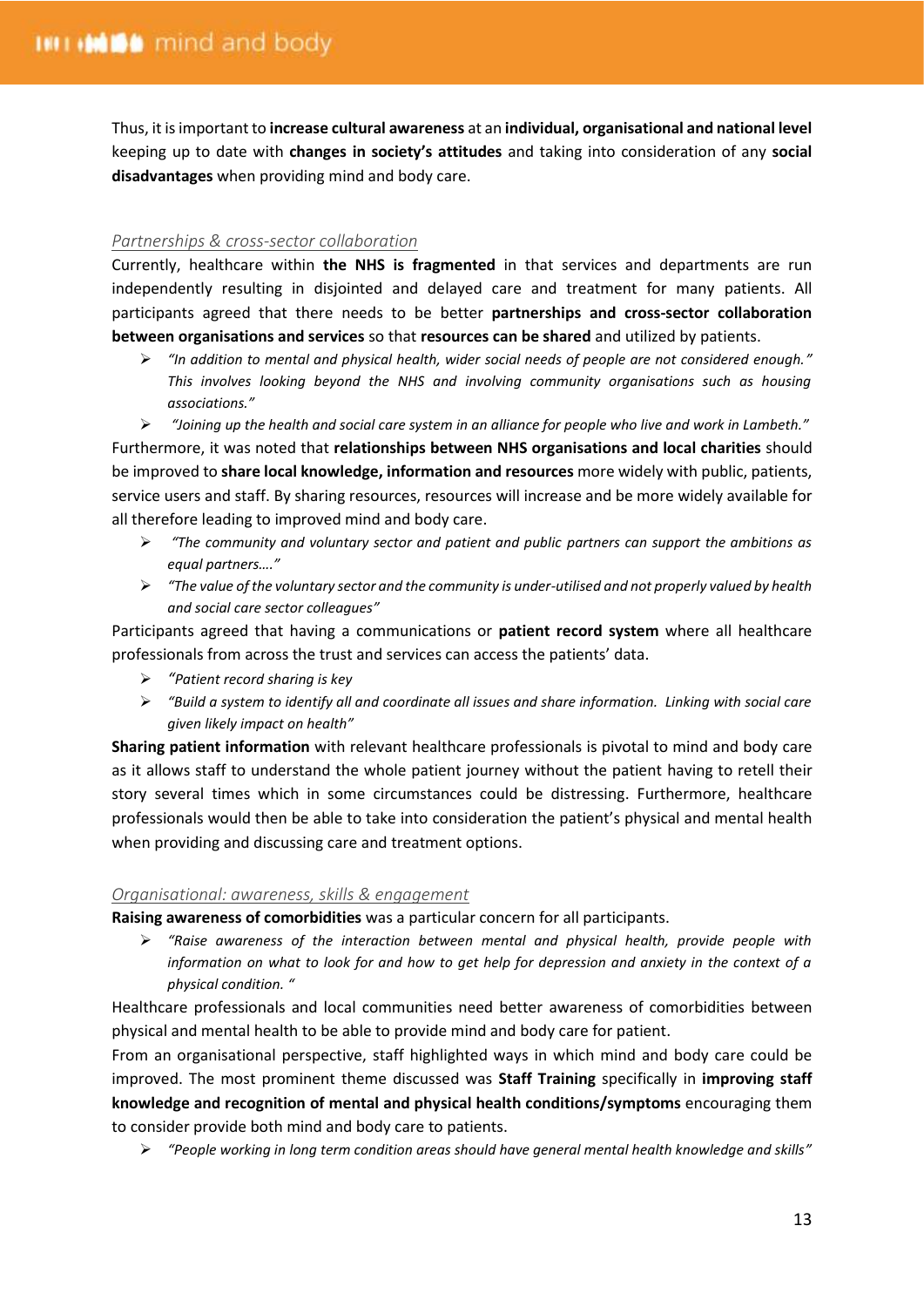➢ *"Mental health workers need to have prevention/screening health knowledge (health behaviours i.e. smoking, breathlessness might mean lung cancer, etc)"*

All participants expressed experiencing difficulty and frustration at current **referral and support pathways** which are often **unclear, inconsistent or ineffective**.

- ➢ *"Cross-diagnostic support and clearer patient pathways between services is important"*
- ➢ *"Be aware of resources…so you can signpost"*
- ➢ *"No clear pathway for mental health"*
- ➢ *"concern that referrals would not be timely"*

Discussions around how to improve this highlighted that referral and support pathways should be clear and defined for both patients and healthcare professionals ensuring appropriate and effective care is given. Issues around **Employee wellbeing** specifically regarding **job demands** including **physical, emotional, organisational** (namely time pressure and staffing levels) and **personal demands** were particular concerns of staff which affect the mind and body care they provide.

➢ *"Clinicians need more time, so that they have capacity to explore and appreciate the people's holistic needs."*

The wide variety of job demands that staff experience within the healthcare environment can impact employee's own wellbeing and performance. Job demands need to be managed effectively to enable staff to provide mind and body care as well as to promote a healthy workforce.

# <span id="page-13-0"></span>*Patient-centred Care*

Whilst there were many topics that were discussed in terms of how to improve mind and body care the most dominant theme was to do this via a **patient's perspective, improving the patient experience.** The importance of **improving care through patient feedback** and ensuring that **patient preference** is taken into consideration pivotal for mind and body care. This will enable patients to have an **active role in their care** and help healthcare professionals to provide the best care to the personals individual needs.

- ➢ *"connecting with people, services and organisations that are meaningful to people"*
- ➢ *"People should be encouraged to take ownership of their own health and wellbeing. … This will require trust between people and clinician, facilitated by open and honest dialogue"*

Improving patient mind and body care by **including the patients wider support network** is a particular concern for all participants.

- ➢ *"Extended family members, relatives or carers can be trained to recognise mental health issues."*
- ➢ *"Involve carers perspectives in patient care and provide education and training to carers on their rights and about caring for someone with both mental health and physical health issues"*

A key aspect of treatment and recovery is support so whilst including the patient's wider social network is important, it is vital that friends, family/ or carers can also access support and information to be able to support the patient effectively.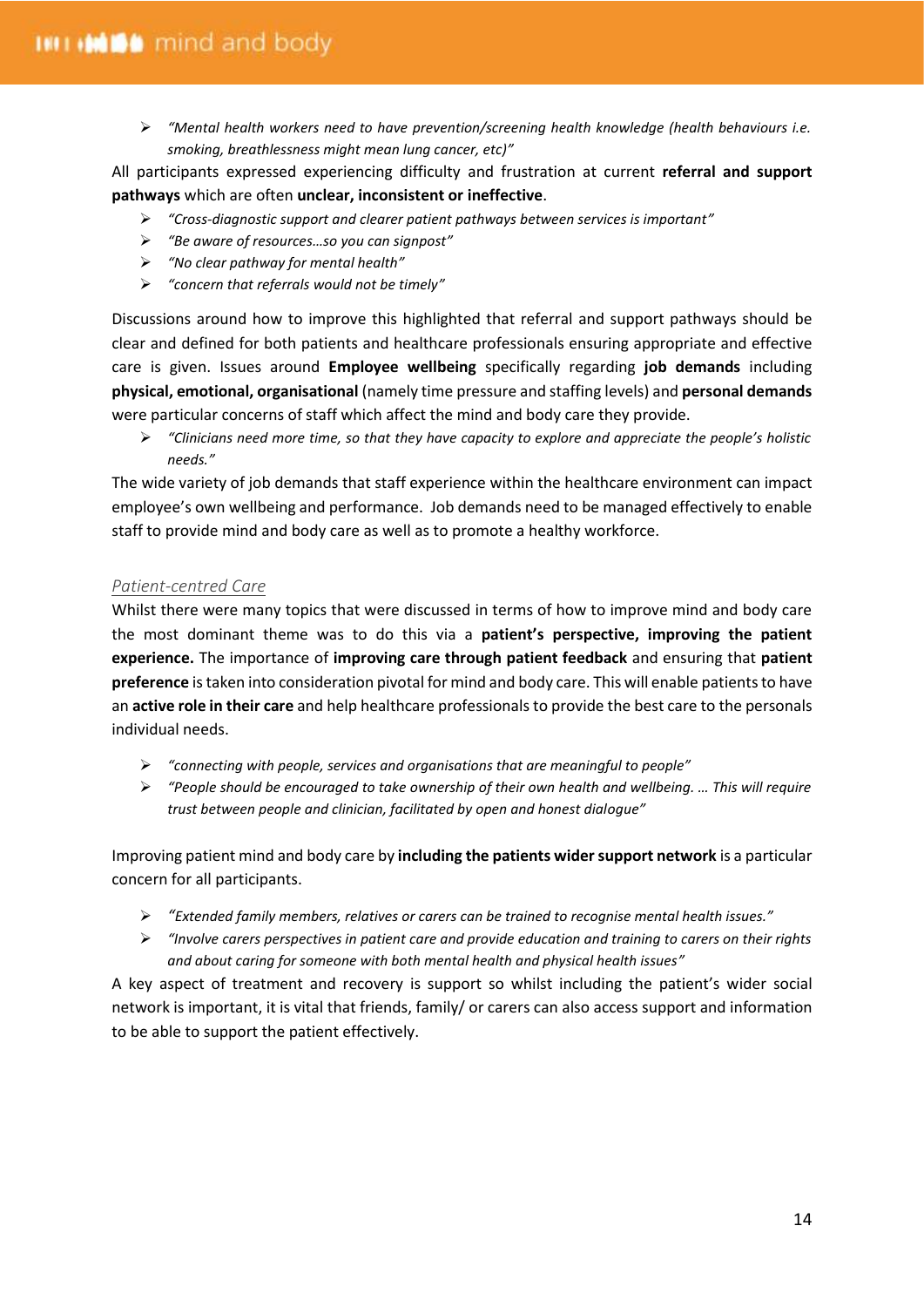*Figure 1: Key themes from Mind & Body Programme engagement*

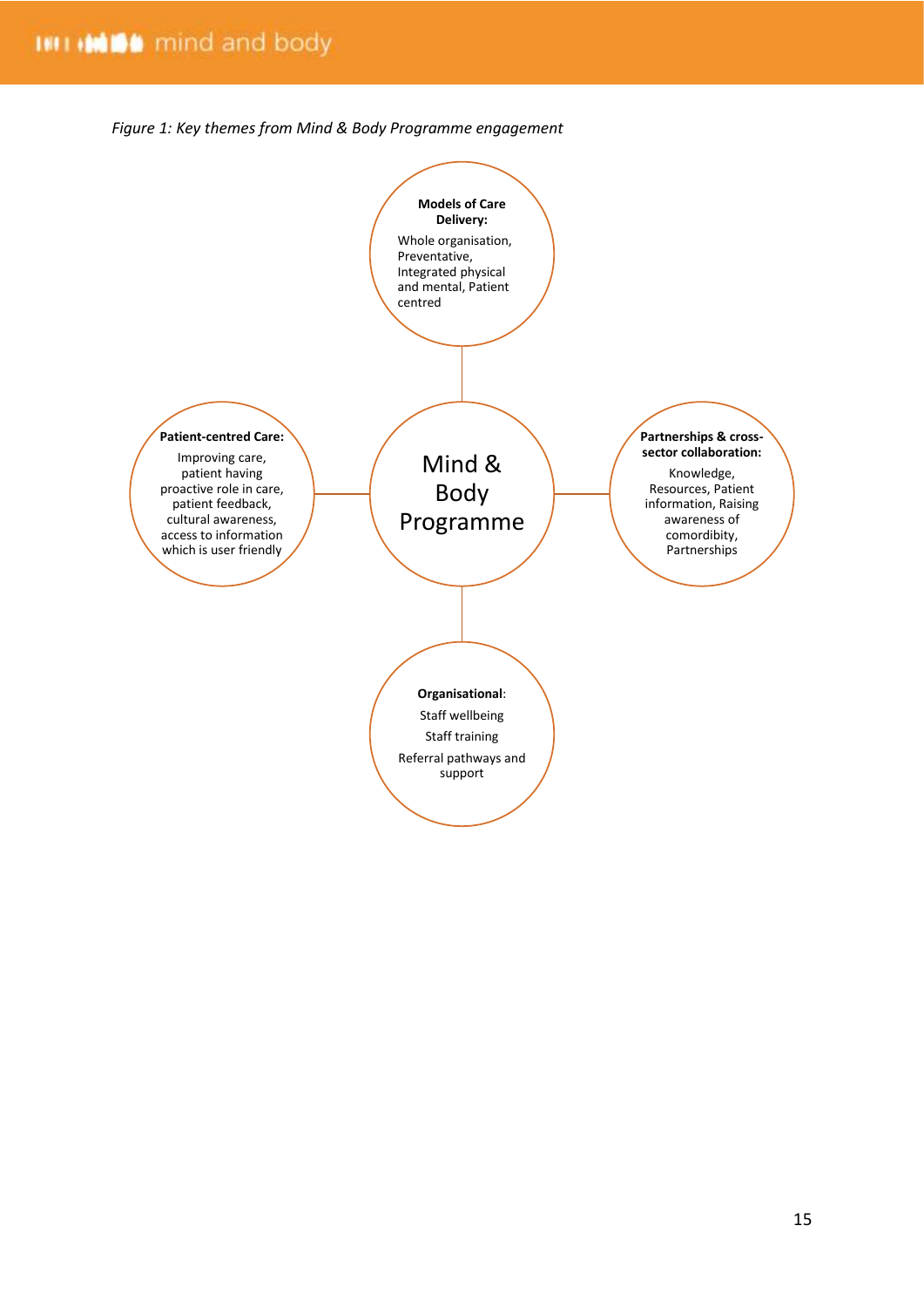# <span id="page-15-0"></span>6. Priority areas for action as identified through our engagement

From the data, considerations at varying levels can be made as all themes are interlinked, improving even just one of them will have a positive impact on mind and body care for patients, service users, carers, staff, organisations and society.

| <b>Key Themes</b>                               | System                                                                                                                                                                                                                                                                                                                                                                                                                                                                                                                                      | <b>Mind &amp; Body Programme</b>                                                                                                                                                                                                  | Team/individual                                                                                                                                                                                                                                                                    |
|-------------------------------------------------|---------------------------------------------------------------------------------------------------------------------------------------------------------------------------------------------------------------------------------------------------------------------------------------------------------------------------------------------------------------------------------------------------------------------------------------------------------------------------------------------------------------------------------------------|-----------------------------------------------------------------------------------------------------------------------------------------------------------------------------------------------------------------------------------|------------------------------------------------------------------------------------------------------------------------------------------------------------------------------------------------------------------------------------------------------------------------------------|
| <b>Models of Care</b><br><b>Delivery</b>        | Change approaches to care<br>so that it is patient centred,<br>considers the whole person<br>and changes from solely<br>treatment to preventative<br>care                                                                                                                                                                                                                                                                                                                                                                                   | Provide support for clinical<br>teams to design and adopt<br>routine screening for<br>mental and physical health<br>needs and bio-psychosocial<br>models of care delivery                                                         | Make incremental<br>improvements to day-to-<br>day clinical care including<br>asking patients about mind<br>and body needs<br>Develop clinical skills and<br>confidence in providing<br>mind and body care                                                                         |
| Partnerships &<br>cross-sector<br>collaboration | Patients want their<br>information shared more<br>widely with other<br>healthcare professionals<br>and across department<br>Progress ambition to safe &<br>secure system-wide record<br>sharing                                                                                                                                                                                                                                                                                                                                             | Join up with services that<br>are already promoting<br>mind and body care and<br>share knowledge of this<br>Improve partnerships<br>between organisations and<br>local networks, charitable<br>organisations                      | Develop clinical skills and<br>confidence in providing<br>mind and body care<br>Improve knowledge of local<br>services that can support<br>people's overall wellbeing.<br>Develop links with local<br>groups to support<br>appropriate referral and<br>coordinated care for people |
| Organisational                                  | Organisations should make<br>information and<br>documentation about<br>referral and support<br>pathways clear and<br>available and ensure that<br>staff are updated with any<br>changes<br>Incorporate integrated<br>physical and mental health<br>care into under-grad &<br>post-grad education for<br>healthcare professionals.<br>Organisation to provide<br>regular training on: mind<br>and body care, recognition<br>of physical and mental<br>health symptoms, how to<br>use referral pathways<br>effectively, employee<br>wellbeing | Raise awareness of<br>comorbidity with physical<br>and mental health<br>conditions through<br>increasing training and<br>knowledge<br>Provide tools & resources<br>to support routine<br>identification of mind and<br>body needs | Healthcare professional can<br>use both mental and<br>physical health screening<br>tools instead of just one or<br>the other<br>Explore the best way for<br>staff to manage demands<br>and to improve their<br>wellbeing                                                           |